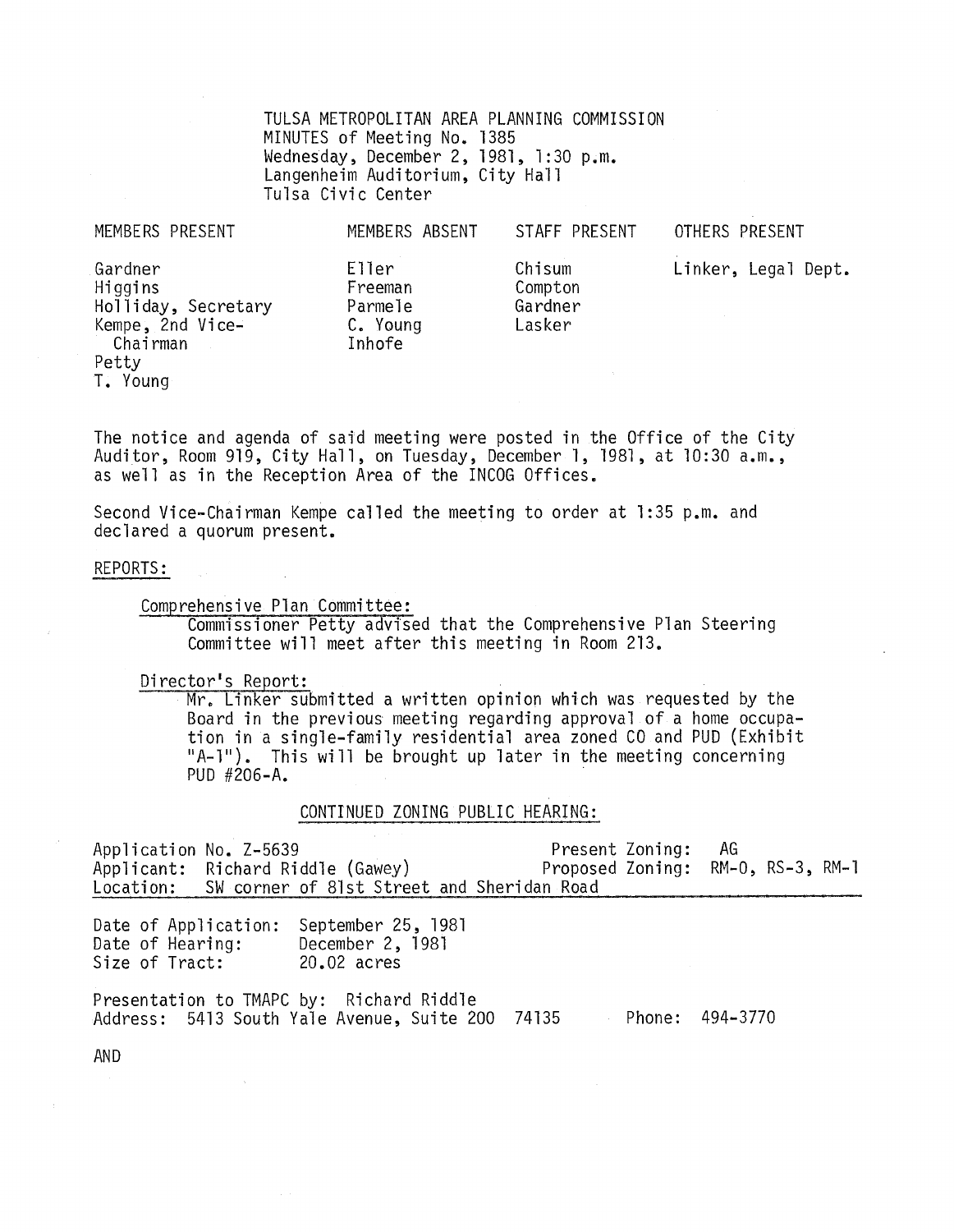Application No. PUD 271 Present Zoning: (AG) Applicant: Richard Riddle (Gawey) Location: SW corner of 81st Street and Sheridan Road

Date of Application: Date of Hearing: Size of Tract: September 25, 1981 December 2, 1981 20.02 acres

Presentation to TMAPC by: Richard Riddle Address: 5413 South Yale Avenue, Suite 200 74135 Phone: 494-3770

Relationship to the Comprehensive Plan: Z-5639

The District 18 Plan, a part of the Comprehensive Plan for the Tulsa Metropolitan Area, designates the subject property Low-Intensity **--** No Specific Land Use.

According to the "Matrix Illustrating District Plan Map Categories Relationship to Zoning Districts," the RM-0 and RM-1 may be found in accordance with the Plan Map.

Staff Recommendation:

The Staff recommends DENIAL of RM-1 zoning and APPROVAL of 10.58 acres of RS-3 and RM-O on the balance (9.44) for the following reasons:

The subject tract is located south and west of the southwest corner of 81st Street and South Sheridan Road and is zoned AG, Agriculture. The applicant is requesting a combination of RS-3, RM-O and RM-l zoning to accommodate approximately 300 residential condominiums under the control of PUD #271.

The tract is vacant, as is the abutting land to the west, south and east. The properties to the north are developed, single-family residential, apartments and the lot on the corner of 8lst and Sheridan is vacant, but zoned for commercial. The southwest corner of the intersection contains a service station and a single-family residence. The urban zoning patterns established at the intersection are CS and RM-2 inside the node and RM-O and RS-3 outside the node. The RM-l zoning requested by the applicant is not established in the area, nor is it consistent with the Development Guidelines or the Comprehensive Plan, given the existfng physical facts of the area. Ten and one-half acres of RM-O zoning is consistent with the Comprehensive Plan and Development Guidelines. This amount of RM-O and RS-3 zoning would permit 202 dwelling units. The applicant is requesting 296 dwelling units or a 50% increase over and above the Guidelines. The Staff is 'concerned about the precedent that would be established if the applicant's zoning request is approved.

The Development Guidelines must be used to regulate the type, location and quantities of land use to be effective, else we have no land use regulation. Without some unique physical fact that makes the subject property different from other intersections, the quantity of RM-O recommended by the Staff should not be exceeded.

Based on these reasons, the Staff recommends APPROVAL of 10.58 acres of RS-3 and the balance RM-O, dimensions as per overlay.

€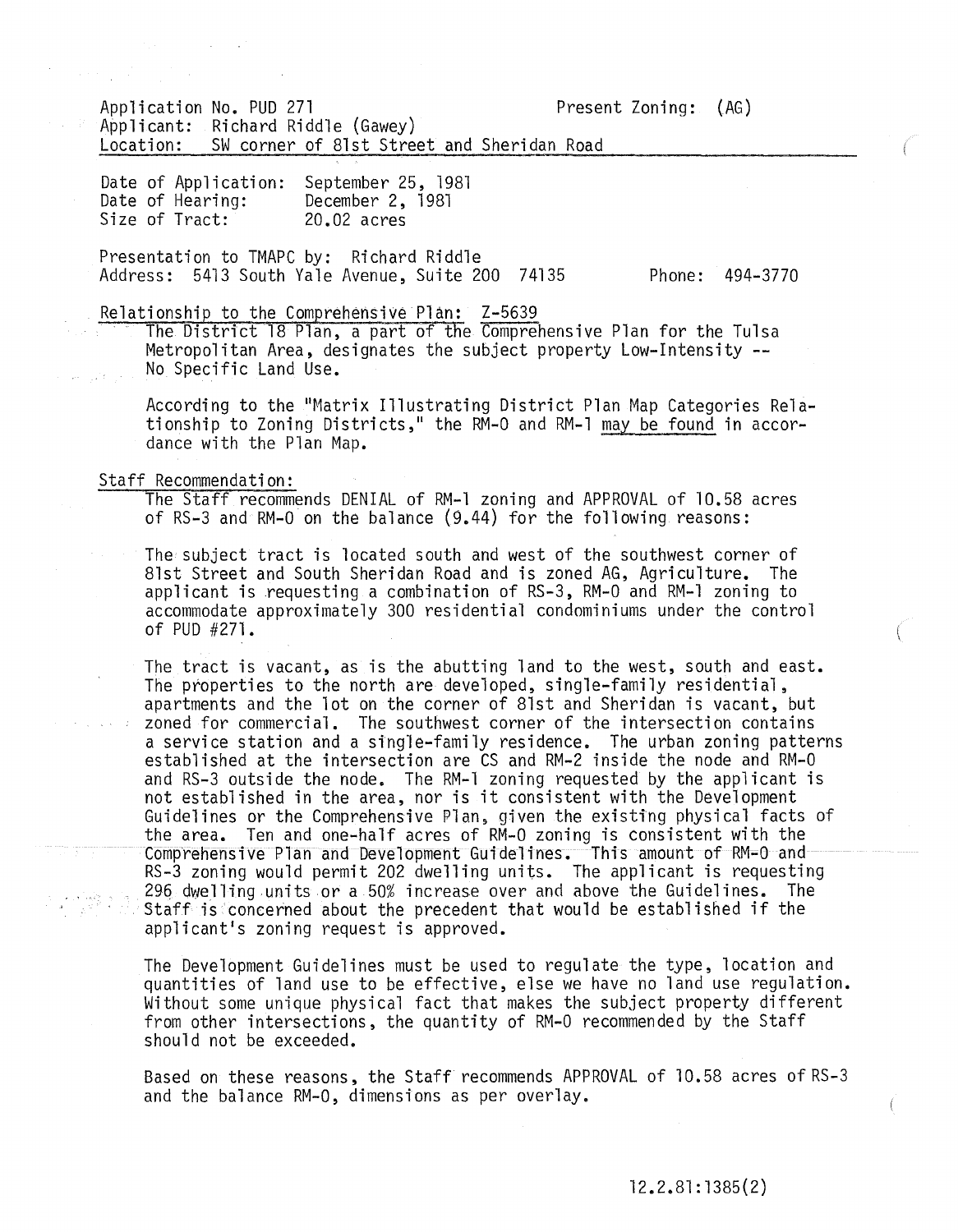# Staff Recommendation: (PUD #271)

Planned Unit Development  $#271$  is located south and west of the southwest corner of 8lst Street South and Sheridan Road. The applicant has filed a companion zoning application (Z-5639) requesting a combination of RM-l, RM-O and RS-3 to accommodate 296 residential condominium units. The Staff recommended a combination of RM-O and RS-3 zoning which permits 202 dwelling units.

The Staff reviewed PUD #271 based on the recommended RM-O and RS-3 zoning per the Staff Recommendation.

The Staff finds PUD #271 inappropriately designed as shown by the site plan submitted, for the following reasons:

- a) Total vehicluar circulation within the development is accomplished by moving through a series of parking lots;
- b) the 191 parking spaces serving the units located on the cul-de-sac at the southern portion of the site have only one point of ingress and egress that is through another parking lot; and
- c) there is no provision for a landscape buffer or transition area along Sheridan Road or 81st Street across from the existing or future single-family developments.

The Staff however, finds the land use concept (not the number of units), or circulation system proposed under PUD #271 to be:

- a) Consistent with the Comprehensive Plan; and
- b) in harmony with the existing and expected development of the surrounding area.

Therefore, the Staff recommends APPROVAL of PUD #271, subject to the following modifications and conditions:

1) Development Standards

Land Area (Gross) (Net) Maximum Dwelling Units

Maximum Building Height

Permitted Uses

20.02 acres 18.45 acres

202

2 stories

Residential dwelling units and accessory recreational uses such as clubhouse, pools, tennis court, cabanas, etc.

Minimum Off-Street Parking

Minimum Building Setback From arterial streets From perimeter boundary Between buildings

Minimum Open Space

1.5 per one bedroom units 2 per 2 or more bedroom units

- 35 feet
- 50 feet
- 20 feet

1,955 square feet Dwelling Unit

 $12.2.81:1385(3)$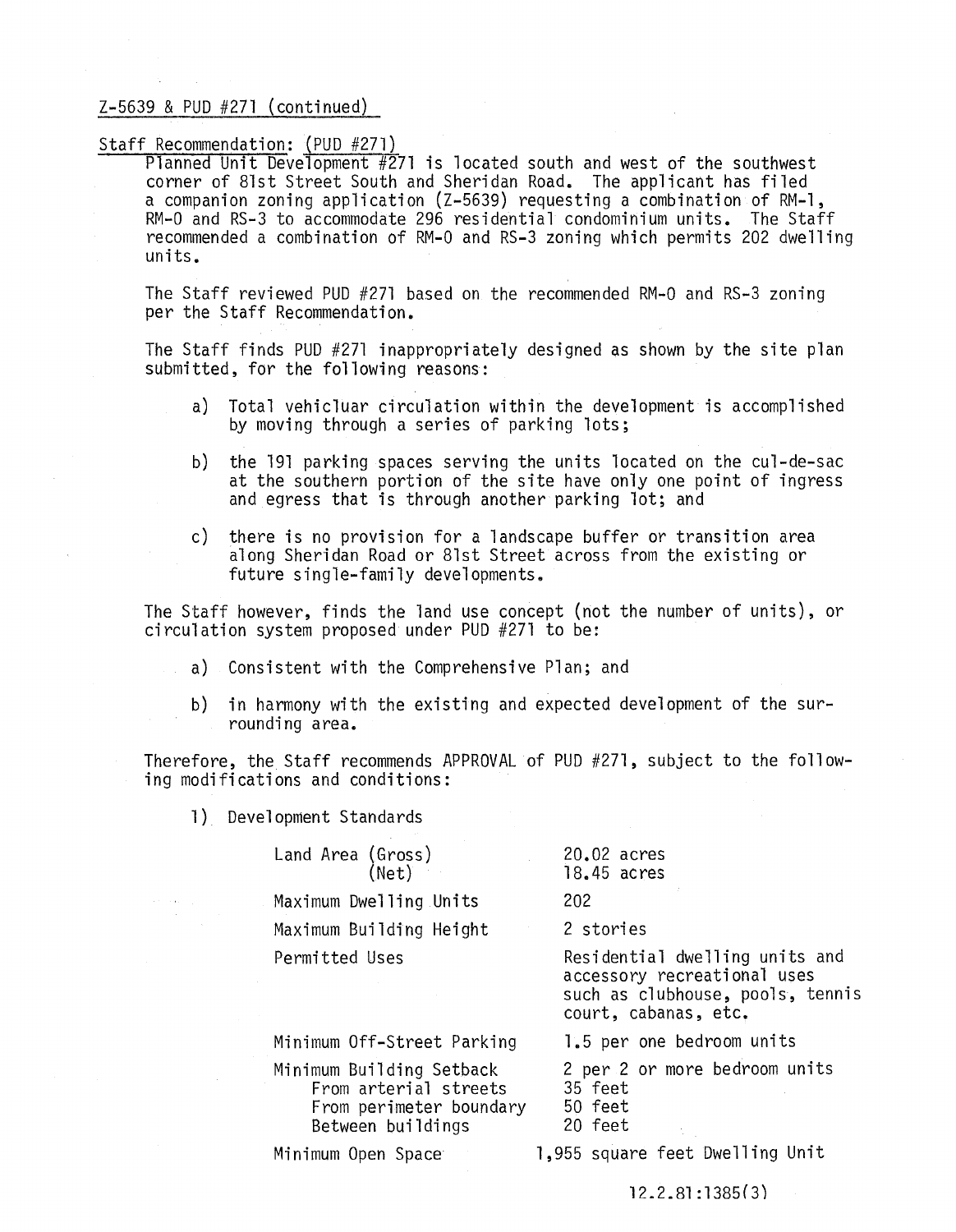- 2) That a modified detail site plan, resolving the access and circulation problems, be submitted for approval prior to the request for any building permit.
- 3) That a detail landscape plan, including buffering along Sheridan Road and Blst Street, be submitted for approval prior to the request for any building permit.
- 4) That a homeowner's association be created to maintain all common areas including private drives if units are sold now or in the future.
- 5) That a subdivision plat, incorporating the PUD conditions of ap- proval within the restrictive covenants, be approved by the TMAPC and filed of record in the County Clerk's Office making the City of Tulsa beneficiary to said covenants, prior to the request for a building permit.
- 6) That all landscaping and fencing, per approved plan, be installed prior to occupancy\_

#### Applicant's Comments:

Richard Riddle is an attorney representing Thomas J. Eckeridge, applicant, who is the owner of Mid-America Corp., out of Indiana. This Corporation is primarily building multifamily dwellings. They wish to come to Tulsa because<br>of its economical strength and to supply needed multifamily units. He presented pictures of finished projects in Fort Wayne, Indiana, (Exhibit "B-l") and a text for the PUD (Exhibit "B-2").

Mr. Riddle sees no problem in complying with the Staff's recommendation on ingress and egress. The only difference of opinion he has with the Staff relates to the additional 92 units he feels the site justifies. There are sig- nificant physical facts as well as economical faCtors which justify approval of the zoning and PUD. The complex would contain 296 units, clubhouse, pool, tennis courts and extensive open spaces with a pond under their proposal. The proposed 296 units over 20 acres would mean a density of l4.B units per acre. Recent developments in Tulsa average 19 to 22 units, therefore, this project would be significantly less dense. The dwelling units are being designed for condominium sales, but because of certain economical and financing factors Mr. Eckeridge will be required to hold these units as rentals for 3-5 years.

There will be an average of 1.7 parking spaces per dwelling unit. They hope to maintain as much of the present vegetation and terrain as possible as well as open space, which would not be changed if the illustrative site plan were modified in accordance with the other Staff recommendation. Approximately 67% of the site is open space which is about 1,800 square feet per dwelling unit and far exceeds the 1,200 square feet required for RM-O.

Mr. Riddle agrees with the Staff concept of significant setback from the arterial streets and also agrees with the setback requirements from the perimeter boundaries. In this particular case, the buildings are small enough that there will be significant distances between buildings far in excess of the minimum requirement for setback or spacing of the buildings. This site has physical chacteristics and location which cannot be ignored and should be used to satisfy his request for the additional 92 units. This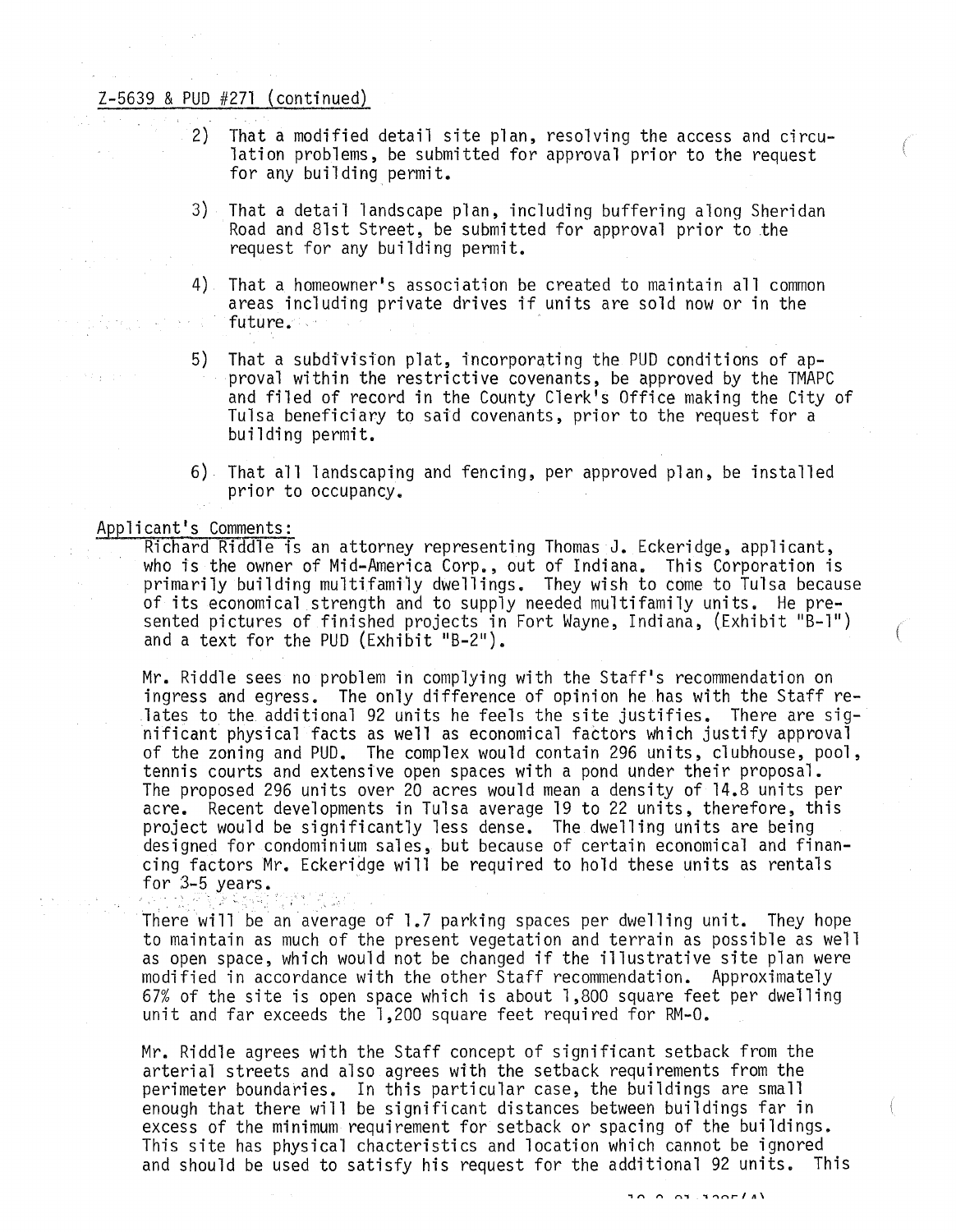is in the major southside area, is close to employment center, shopping centers and is also close to St. Francis Hospital and ORU. The site has frontage on 81st Street and on Sheridan Road. The emphasis of the development would be consistent with the zoning configuration. The site has suitable soil and drainage. Other development aspects are set out in the text. This is one of the sites in Tulsa that has available utilities.

Protestant's Comments: Jack Bryant Address: 10 East 3rd Street, Suite 700 Jack Bryant, attorney for Hope Unitarian Church located at 8432 South Sheridan Road, shares all the problems with the proposal that have been voiced by the Staff and was particularly concerned with the growing traffic problems at that intersection. The streets are only 2 lanes with no stop lights; 81st Street is also developing into a major arterial because of Holland Hall and Oru on Lewis Avenue. Mr. Bryant did not feel the traffic problems have been discussed enough, such as access onto Sheridan. The increased density would only aggravate this problem. He has observed an increase in traffic already in this area without any development. He is sympathetic with the development problems of the City and would just as soon see Mr. Eckeridge develop because he seems to offer better quality units than existing developments in Tulsa, but this proposal would increase the density by 50% over and above the Guidelines established for this area. The whole purpose of the Guidelines is to allow the City to grow in a planned fashion. He feels any deviation would defeat the purpose of the plan. There is nothing unique about this location as far as Mr. Bryant can see. If this application is approved with the increased density, he thinks some warranties should be made by the applicant to minimize the problems resulting from increased density, such as widening the intersection and lights installed.

Interested Party: Dr. Edward Moore Address: 325 Utica Square Medical Center

# Interested Party's Comments:

Dr. Moore owns 35 acres between the proposed development and the church. He has dicsussed this application with Mr. Riddle and does not see anything wrong. He does not understand the problem with the number of units, but feels knowledgeable people should be relied on to make these decisions.

#### Applicant's Comments:

Mr. Riddle explained the process the developers went through to select this tract. There have been numerous newspaper articles about the need for housing in Tulsa. The City has reached the saturation point in multifamily units. He feels this tract is an opportunity that will come at very little cost to the citizens.

Mr. Riddle has discussed the traffic problem with the City and they are cog-<br>nizant of the need. Stop lights for this intersection have been budgeted for next year. The project will take about a year to complete. He realizes that the Staff's statements are valid as far as circulation and access on the site. He does not feel the streets are that significant a factor because the area is going to develop eventually.

#### Further Discussion:

Commissioner T. Young asked the Staff what RM-2 in the application would do toward meeting the 292 units. Mr. Gardner replied that there is a narrow strip of land about 67 feet in width that is within the node and the Staff has already calculated this at RM-2 density and increased the amount of RM-0 land accordingly (10 $\frac{1}{2}$  acres). They would get about  $8\frac{1}{2}$  acres of RM-0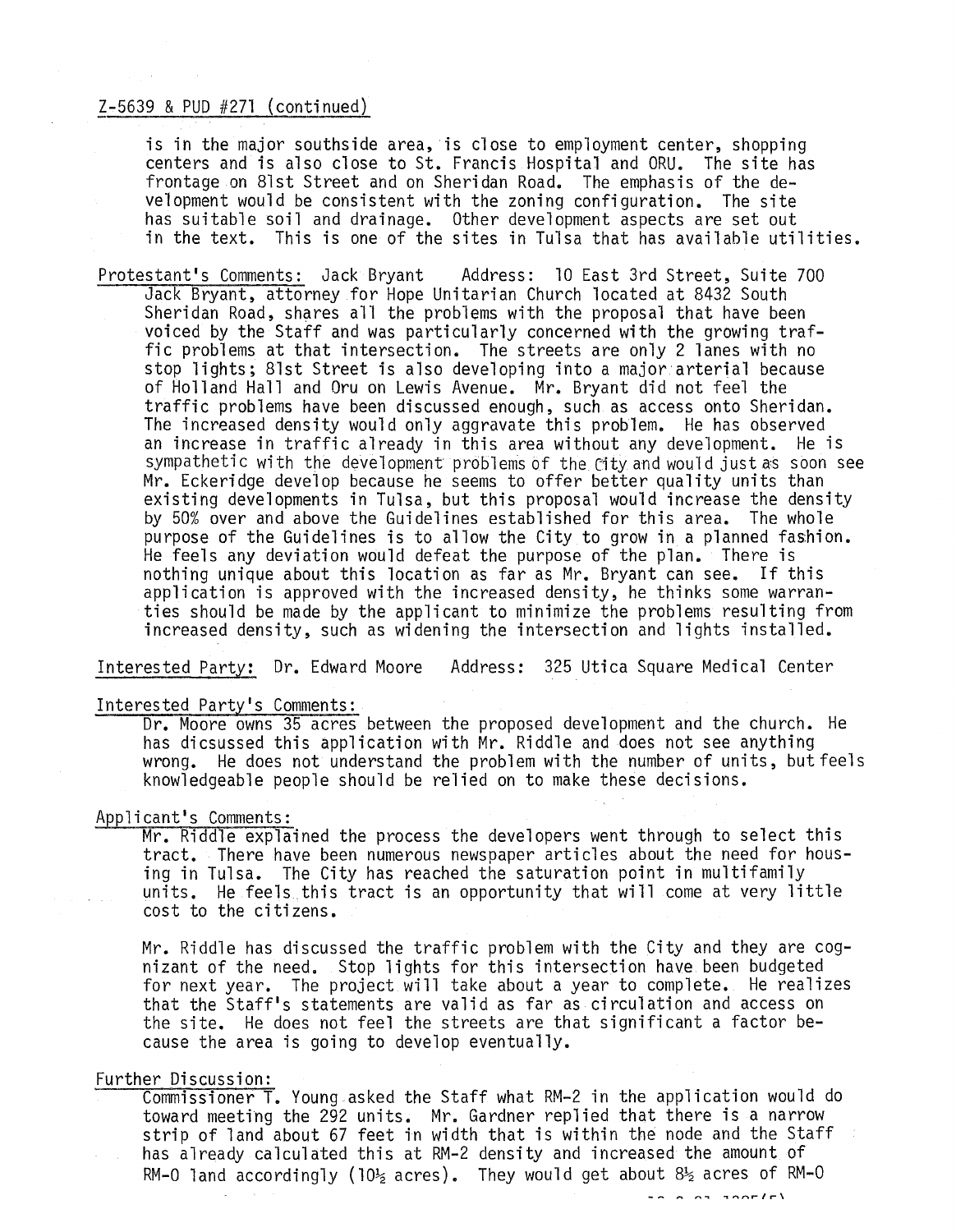under a typical node. If the RM-l zoning was approved, the Plan Map would not have to be changed. However, abutting property owners in the section would have the same privilege if the Guidelines were exceeded. Some RM-l zoning was approved prior to the Guidelines. The Guidelines also say that instead of having 5 acres of CS on the intersection, there could be 10 acres of RM-l. The problem here is that this application is not at the intersection.

Commissioner Petty commented that economic conditions should not be a consideration in zonings, since these conditions change rapidly. Zoning is a more' permanent situation.

Commissioner T. Young was not troubled with the differences in units, but was concerned about what may follow in the section. He did not feel this would end up as curb-to-curb apartments, but again the demand will dictate this. He was inclined to go with the application as submitted.

MOTION was made by **T.** Young to approve the application as submitted. MOTION died for lack of a second.

Commissioner Higgins felt economics have a strong feel on what the Commission can do because if the economics are not strong enough, there will be a lot of failed projects. However, she does not feel these extra units wi 11 help the economy.

Instruments Submitted: Pictures of complexes built by applicant (Exhibit "B\_1")  $(Exhibit "B-2")$ 

TMAPC Action: (Z-5639) 6 members present.<br>On MOTION of HIGGINS, the Planning Commission voted 5-1-0 (Gardner, Higgins,<br>Holliday, Kempe, Petty, "aye"; T. Young "nay"; no "abstentions"; Eller, Freeman, Parmele, C. Young, Inhofe, "absent") to recommend to the Board of City Commissioners that the following described property be rezoned RS-3 on 10.58 acres and the balance RM-O, per Staff Recommendations:

> The NE/4 of the NE/4 of the NE/4 (LESS the North 417.42' of the East 521.77') and the E/2 of the NW/4 of the NE/4 of the NE/4; and the SE/4 of the NE/4 of the NE/4 of Section 15, Township 18 North, Range 13 East, Tulsa County, Oklahoma.

#### PUD #271: Special Discussion for the Record:

Commissioner T. Young felt that the requested number of units would not be inordinate in this area. He thought the PUD should be changed to reflect the number of units requested. Commissioner Higgins asked if this could be done with the underlying zoning. Mr. Gardner explained that in order to accommodate the units requested the zoning would have to exceed what the Staff recommended and the Commission just approved. The PUD is giving the maximum permitted.

TMAPC Action: (PUD #271) 6 members present.<br>On MOTION of HIGGINS, the Planning Commission voted 5-1-0 (Gardner, Higgins, On MOTION of HIGGINS, the Planning Commission voted 5-1-0 (Gardner, Higgins,<br>Holliday, Kempe, Petty, "aye"; T. Young "nay"; no "abstentions"; Eller, Freeman, Parmele, C. Young, Inhofe "absent") to recommend to the Board of City Commissioners that the following described property be APPROVED for a Planned Unit Development, subject to the Staff modifications and conditions:

12.2.81 :1385(6)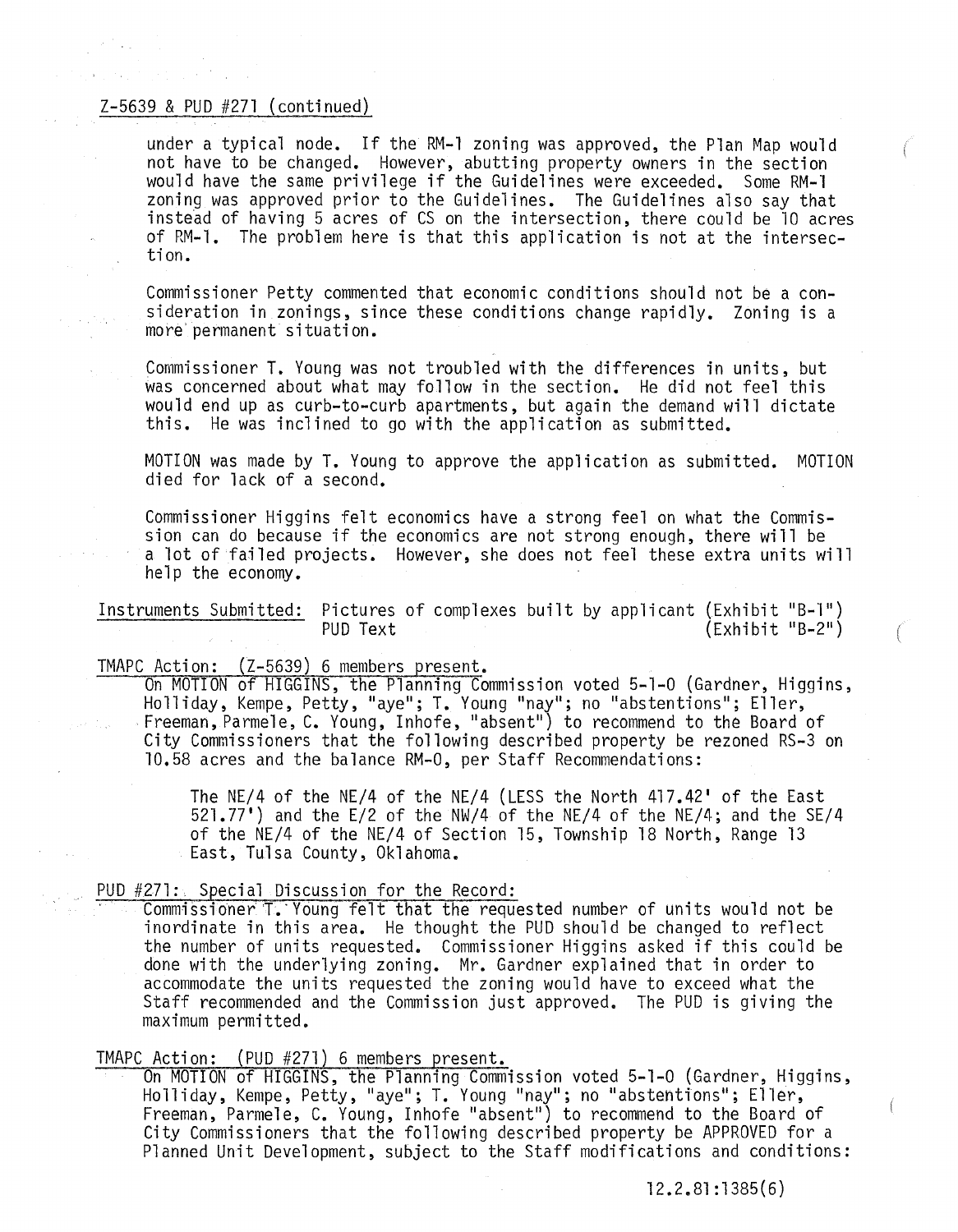$\sim$ 

 $\sqrt{N_{\rm B}}\approx 10$ 

经运输信息

 $\mathcal{L}(\mathcal{F})$  and  $\mathcal{H}(\mathcal{F})$  are also assumed in the  $\mathcal{L}(\mathcal{F})$ 

 $\alpha$  , and the state of the state of the state  $\alpha$  , and  $\alpha$  , and  $\alpha$ 

 $\mathcal{L}(\mathcal{C}_1,\mathcal{C}_2,\mathcal{C}_3,\mathcal{C}_4,\mathcal{C}_5,\mathcal{C}_6,\mathcal{C}_7)$ 

 $\sim$   $\sim$ 

 $\sim 10$ 

The NE/4 of the NE/4 of the NE/4 (LESS the North 417.42" of the East 521.77') and the E/2 of the NW/4 of the NE/4 of the NE/4; and the SE/4 of the NE/4 of the NE/4 of Section 15, Township 18 North, Range 13 East, Tulsa County, Oklahoma.

 $\mathcal{A}$ 

 $\alpha = \frac{1}{2}$ 

 $\mathcal{L}_{\mathcal{A}}$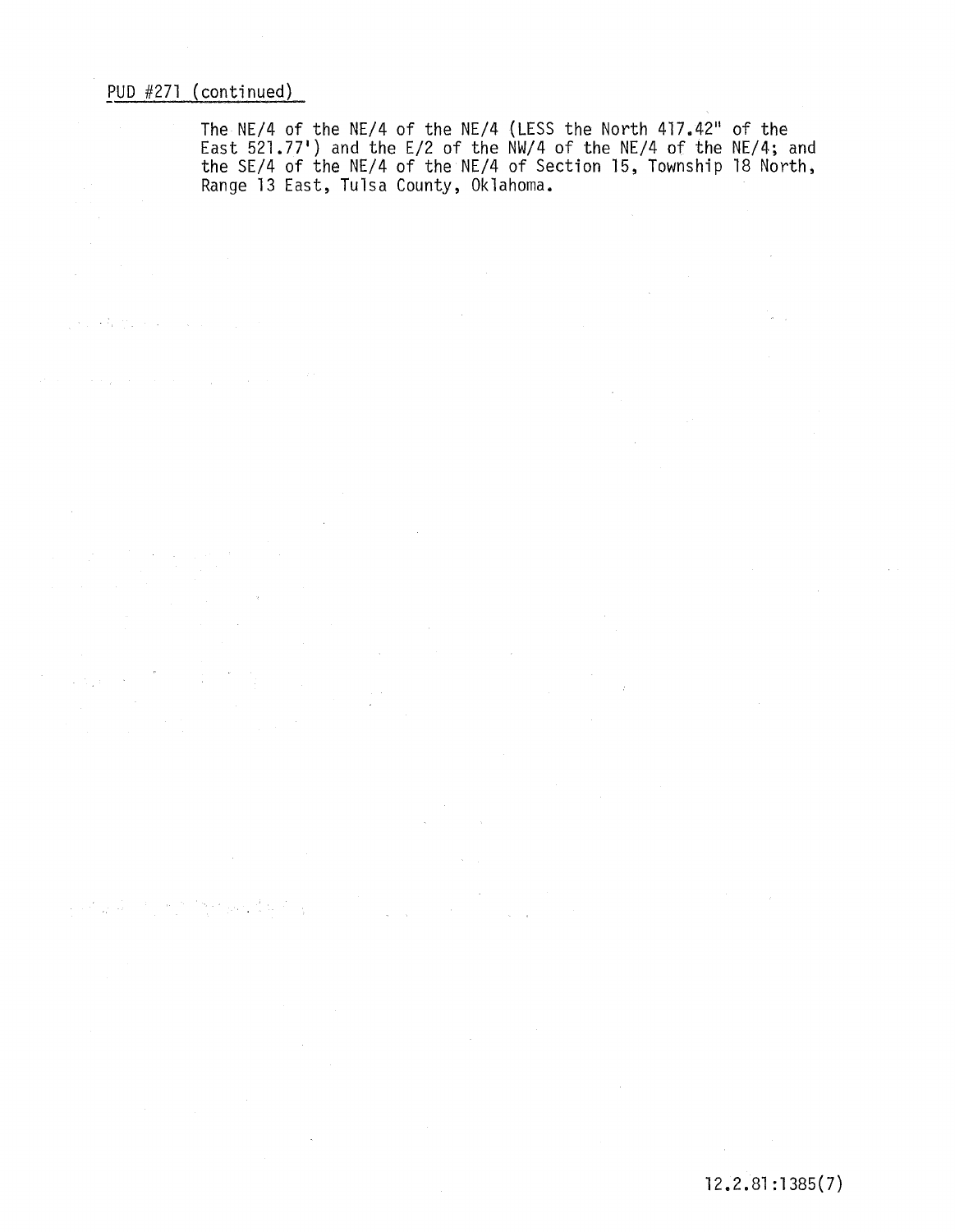Application No. PUD 206-A Applicant: John Moody (Isbell, Inc.)<br>Location: 6121 East 93rd Place South 6121 East 93rd Place South

Date of Application: September 25, 1981<br>Date of Hearing: December 2. 1981 Date of Hearing: December 2, 1981<br>Size of Tract: 18 acres. more .18 acres, more or less

Presentation to TMAPC by: John Moody Address: 4100 Bank of Oklahoma Tower

Phone: 588-2651

#### Staff Recommendation:

Mr. Gardner. advised that the Staff previously recommended denial of this application on the basis that this particular type of use (holding classes) would create additional traffic in the area and would create a parking prob-Jem during the classes, since the tract is on a curve and parking would have to be in the street. The City Attorney presented his opinion (Exhibit "A-1") under the Director's Report, which stated that TMAPC and the City has jurisdiction in this matter because the tract is under a PUD.

Commissioner **T.** Young could not agree with the Staff recommendation because the Staff approved the configuration of the streets in this subdivision when the plat was approved. This may be a switch-back curve, but where there are houses there will be people parking in the streets. A knitting class does not seem to be a use that would disrupt the neighborhood.

#### Applicant's Comments:

John Moody represented Beverly Clark who is the applicant. She had previously applied for a home occupation exception through the Board of Adjustment. There would be no employees, no signs or advertising and this will be her home whether or not the amendment is granted. This is her only occupation and she will be teaching people to make her knitting designs. As Mr. Linker pointed out, this Board has the same right as the Board of Adjustment to approve this, subject to certain conditions limiting the use of the property. Mrs. Clark is willing to restrict activities to no more than two cars and no more than four classes a day. He feels this use is compatible with residential uses, which is one of the Board of Adjustment's considerations in a home occupation exception. All of the property along the switch-back on the south side of the street is owned by the City for a water detention facility and does not generate any traffic. Mrs. Clark did not wish to create a controversy with her neighbors and is willing to conduct this in a manner that is compatible with the neighborhood. Mrs. Clark is willing to limit the days of the week and the hours to whatever is acceptable to the Commission. Mr. Moody suggested no more than 5 days a week, Mondays through Fridays and limit the hours from 10:00 a.m. to 5:00 p.m.

Protestant: Scott McEachin Address: 9207 South Maplewood Avenue

# Protestant's Comments:

Mr. Scott McEachin was present as the Vice-President of the Homeowner's Association. The neighborhood was reluctant to have a business in the area and all the residents now realize this will be a home occupation-type activity, that there will be no signs and no employees. The reactions ranged from complete rejection to reluctant acceptance. The traffic generated by a home use occupation was a concern. The PUD under which the present owners have acquired their homes states that all the homes are to be used solely for residential purposes. This is the basic opposition. However, they do understand the limited nature of the activity to be conducted. They asked that the Planning Commission reject the application. However, they do recognize Mrs. CTark's willinquess to compromise; and, if the Commission feels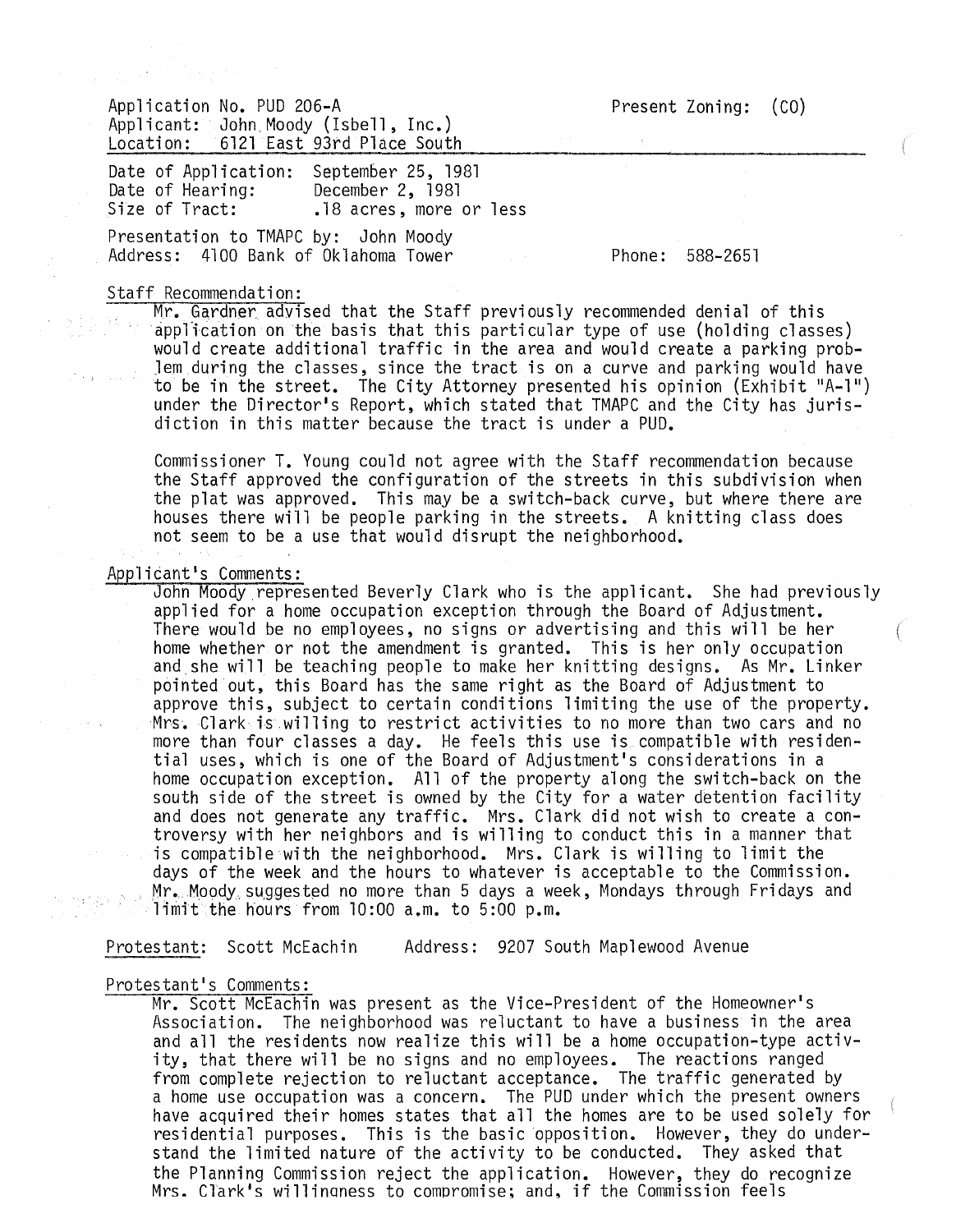### PUD #206-A (continued)

this application should be approved, that it be approved with the limitations of two cars at one time, four classes a day and limitation of hours from 10:00 a.m. to 5:00 p.m. He thought a reasonable request would be to limit these classes to week days.

Commissioner Petty did not feel this use would be different than an Amway or Tupperware Party and did not see any problem with approval.

MOTION was made by PETTY, SECOND by HOLLIDAY, that this application be approved. A clarification of the MOTION was requested and Petty stated this would be with no restrictions. However, Holliday felt restrictions were necessary, since the applicant is agreeable. Higgins was against the restrictions because there could be more than two cars and if the applicant were to have guests this would be undue strain on Mrs. Clark. Gardner pointed out that the Board of Adjustment is ruled by the Zoning Code and the Legal Department has suggested these conditions be followed. They would include no signs, no structural alteration, etc. Since this is not the Board of Adjustment, the Planning Commission needs to list these conditions. Higgins asked if the number of cars could be expanded to five in case the business does grow. Petty commented that he would be willing to make the conditions part of the approval if the applicant is in agreement with them.

TMAPC Action: 6 members present.<br>On MOTION of PETTY, the Planning Commission voted 6-0-0 (Gardner, Higgins, Holliday, Kempe, Petty, T. Young, "ayell ; no "naysll; no "abstentions!!; Eller, Freeman, Parmele, C. Young, Inhofe, lIabsent") to recommend to the Board of City Commissioners that the following described property be approved for minor amendment to this PUD to include a home occupation use, subject to the following conditions:

1. Four classes per day, Monday through Friday, 10:00 a.m. to 5:00 p.m.;

2. No more than two cars at one time;

3. No employees;

4. No signs and no advertising;

- 5. No building alterations; and
- 6. Limited to this owner only.

Lot 40, Block 1, Sheridan South Addition, an addition to the City of Tulsa, Tulsa County, Oklahoma, according to the recorded plat thereof.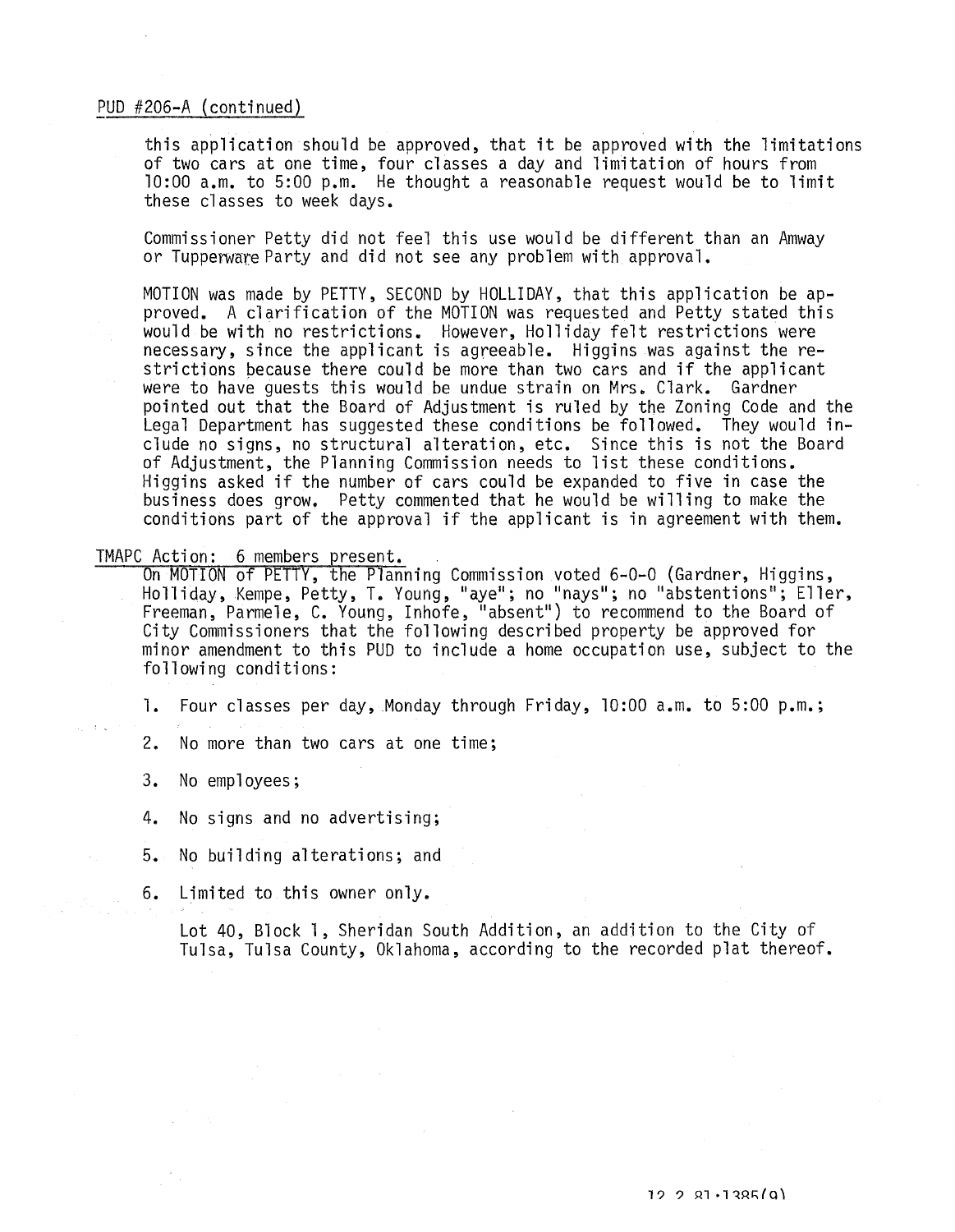Application No. Z-5642<br>Applicant: Don Pool (Shannon Construction Company) Proposed Zoning: RS-3 Applicant: Don Pool (Shannon Construction Company)<br>Location: South of 101st Street, between Sheridan South of 101st Street, between Sheridan Road and Yale Avenue

Date of Application: Date of Hearing: Size of Tract: October 23, 1981 December 2, 1981 6.031 acres

Presentation to TMAPC by: Don Pool Address: 1717 South Cheyenne Avenue Phone: 583-7040

Relationship to the Comprehensive Plan: Amended Staff Recommendation

The District 26 Plan, a part of the Comprehensive Plan for the Tulsa Metropolitan Area, designates the subject property Special District II.

According to the "Matrix Illustrating District Plan Map Categories Relationship to Zoning Districts," the RS-3 District may be found in accordance with the Plan Map.

The subject tract is 6 acres in size, is zoned AG Agriculture and is located west of the intersection of 101st Street South and Sheridan Road. The tract is vacant as are the abutting properties to the south and west. To the north is a single-family subdivision and to the east is scattered single-family residences. The land to the north is zoned RS-1, to the east RS-3 and to the south and west AG. The applicant is requesting RS~3 single-family zoning.

The original Comprehensive Plan calls for the area of the subject tract to be in Special District I, Plateau Area. This District was set aside because of the slope and soils problems that exist in the area. However, since the last TMAPC meeting, additional information has come to light which needs to be addressed. An amendment to the Comprehensive Plan designated the subject tract area Special District II, Sump Area. This is a sub-area of the original Special District I, Plateau Area that was identified as having special internal drainage problems. Within this Special District II, the previously permitted RS-l, RS-2 and RS-3 have been restricted to an RS-l use only. It has also been identified that development intensities shall be consistent with the ability to provide adequate on-site drainage and retention of storm water runoff such that the historic runoff rates are not exceeded. Unless the property can be sewered, septic tank development requires a minimum of 1/2 acre lots and therefore, another valid reason for RS-l zoning.

Given these facts, the Staff feels it could support the requested and pre- viously recommended RS-3 only if the applicant can document a solution to the inherent drainage problems and provide sanitary sewer.

Therefore, the Staff recommends DENIAL of RS-3 and APPROVAL of RS-l.

#### Applicant's Comments:

Don Pool reminded the Commission that this case was before the Board last meeting. When he investigated this case for his client, he found that the request is not within the Comprehensive Plan and did not wish to waste time trying to convince the Commission that the zoning should be approved when his personal opinion is in accordance with the Staff. For contractural reasons, he cannot withdraw the application. He has no argument with the Staff Recommendation.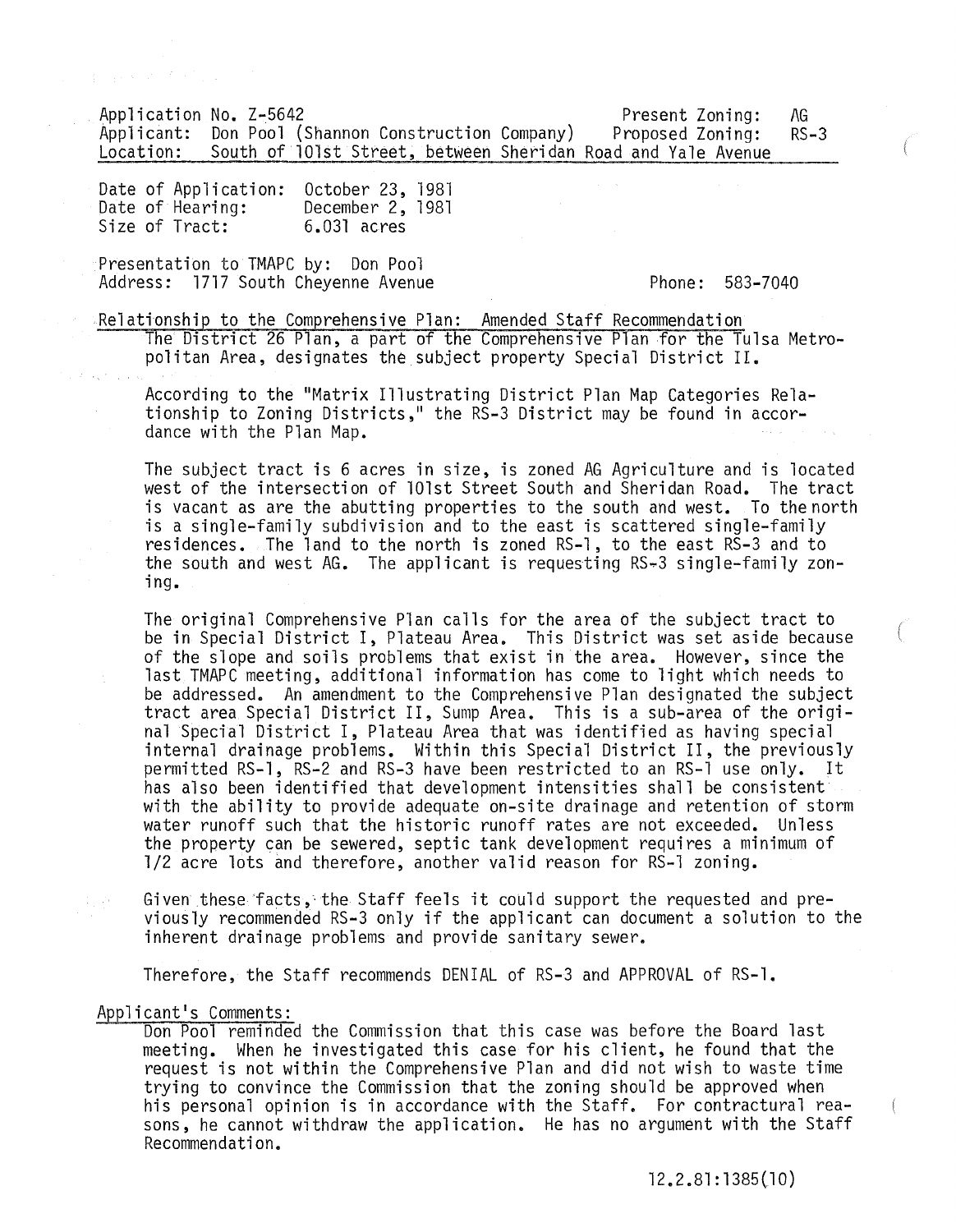# Z-5642 (continued)

#### Protestants: None.

TMAPC Action: 6 members present.<br>On MOTION of HOLLIDAY, the Planning Commission voted 6-0-0 (Gardner, Higgins,<br>Holliday, Kempe, Petty, T. Young, "aye"; no "nays"; no "abstentions"; Eller, Freeman, Parmele, C. Young, Inhofe, "absent") to recommend to the Board of City Commissioners that the following described property be DENIED RS-3 and APPROVED RS-l, per Amended Staff Recommendation:

> All that part of the E/2, E/2, NW/4, NE/4 of Section 27, Township 18 North, Range 13 East, Tulsa County, State of Oklahoma, more particularly described as follows, to wit:

> Beginning at a point on the North Boundary line of said E/2, E/2, NW/4, NE/4, a distance of 281.13' West of the NE corner thereof, said point being 1,656.64' West of the NE corner of Said Section 27; thence South 89 $^{\sf 0}$ -5̃1'-36" West along the North line of Said E/2, E/2, NW/4, NE/4, a distance of 50.20' to the NW corner of Said E/2, E/2, NW/4, NE/4; thence<br>South 0 -01'-47" East along the West line of Said E/2, E/2, NW/4, NE/4, a distance of  $1,320.86$ ' to the SW corner thereof; thence North  $8\%$ -51' $\cdot$ 00" East along the South Boundary of Said E/2, E/2, NW/4,<sub>o</sub>NE/4, a distance of 331.39' to the SE corner thereof; thence North  $0^0$ -01'-58" West along the East Boundary  $\mathsf{gf}$  Said E/2, E/2, NW/4, NE/4, a distance of  $698.42'$ ; thence South  $89^{\circ}$ -51'-19" West a distance of 281.16'; thence North  $0^{\circ}$ -01'-48" West a distance of 622.41' to the Point of Beginning, containing 6.031 acres, more or less.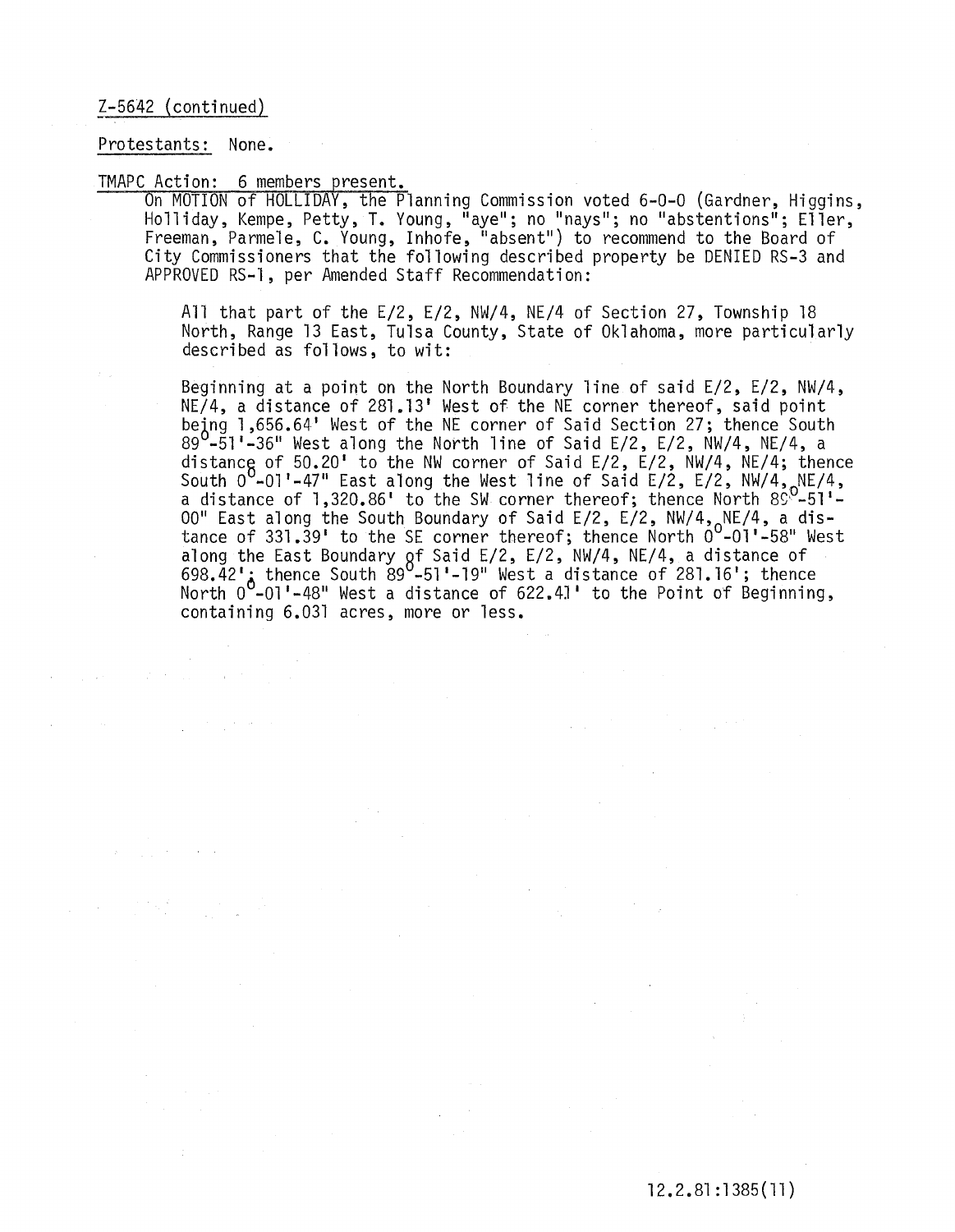#### SUBDIVISIONS:

Blackwell-Crockett (3293) NE corner of 57th Street and South Lewis Avenue (OL) **AND** Cedarcrest Park (1783) NE corner of 90th Street and South Delaware Ave. (RM-T)

The Chair, without objection, tabled the above items.

Executive Center (983) SW corner of 71st Street and South Yale Avenue (OM)

The Staff advised the Commission that all letters of approval had been received and recommended final approval and release.

On MOTION of GARDNER, the Planning Commission voted 6-0-0 (Gardner, Higgins,<br>Holliday, Kempe, Petty, T. Young, "aye"; no "nays"; no "abstentions"; Eller, Freeman, Parmele, C. Young, Inhofe, "absent") to approve the final plat of Executive Center and release same as having met all conditions of approval.

#### LOT-SPLITS:

For Ratification of Prior Approval:<br>On MOTION of HIGGINS, the Planning Commission voted 6-0-0 (Gardner, Higgins,<br>Holliday, Kempe, Petty, T. Young, "aye"; no "nays"; no "abstentions"; Eller, Freeman, Parmele, C. Young, Inhofe, "absent") to approve the following lotspl its:

> L-15328 (1793) L-15348 (1614) L-15353 ( 892) L-15354 ( 383) Edwin.G. Hill Charles E. Richards Daryl P. Foy Joe T. Reece

#### OTHER BUSINESS:

### PUD #246 Charles Norman (Corporate Oaks)

#### Staff Recommendation:

The subject PUD is located on the north side of 71st Street, east of Yale Ave. The Planning Commission had previously approved PUD #246, subject to the height of the building in Development Area "A" not exceeding by more than 10 feet the flanking 2-story apartment structure to the west.

The applicant is now requesting that this 10-foot maximum be increased by 16 feet to a. total of 26 feet above the height of the adjacent apartment structure for the purpose of adding 2 floors of structure parking.

Given the adjacent land uses, the heights of structures in the surrounding area, the existing site conditions and minimal impact that an additional 16 feet in height would have, the Staff considers this to be a minor amendment and recommends APPROVAL.

#### Applicant's Comments:

Charles Norman explained that this building is located in a drainage swell that runs crossway to the elevation. The building originally would have had one level of structural parking beneath the four-story building and since that time the owner has determined it desirable to add a second level of subsurface parking which increases the height 12 of the 16 feet requested. This PUD has an unusually high commitment of open space and the addition of the structure parking is what makes it possible to maintain this open space.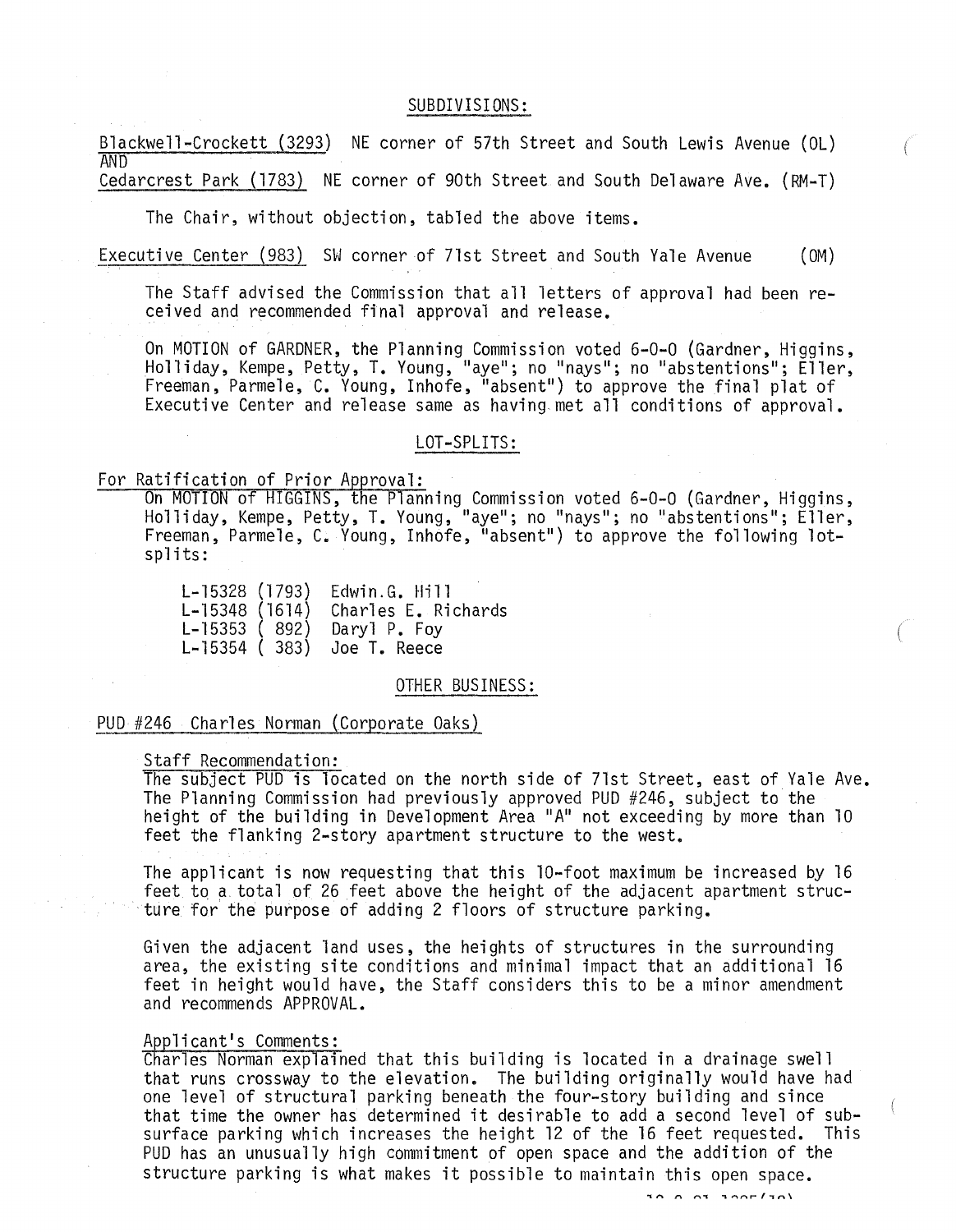# PUD #246 (continued)

The additional 4 feet requested is necessary to solve the problem of keeping the surface drainage from entering the parking garage. This building is separated from the garden apartments to the west by a double row of parking spaces on both lots and the request to increase the height will not adversely affect the relationship to the church on the east, or to the apartment buildings. He noted that he will have to come back before the Board for detailed site plan approval, but the engineering indicated the need for this height change and he wanted to bring this to the Board before the plans and specifications were completed.

On MOTION of HOLLIDAY, the Planning Commission voted 6-0-0 (Gardner, Higgins, Holliday, Kempe, Petty, T. Young, "aye"; no "nays"; no "abstentions"; Eller, Freeman, Parmele, C. Young, Inhofe, "absent") to approve this Minor Amendment to PUD #246.

There being no further business, the Chair adjourned the meeting at 3:20 p.m.

Date Approved  $L^{/e\epsilon\epsilon\epsilon\mu\lambda\epsilon}$  23, 19*21* .Chairman

ATTEST: